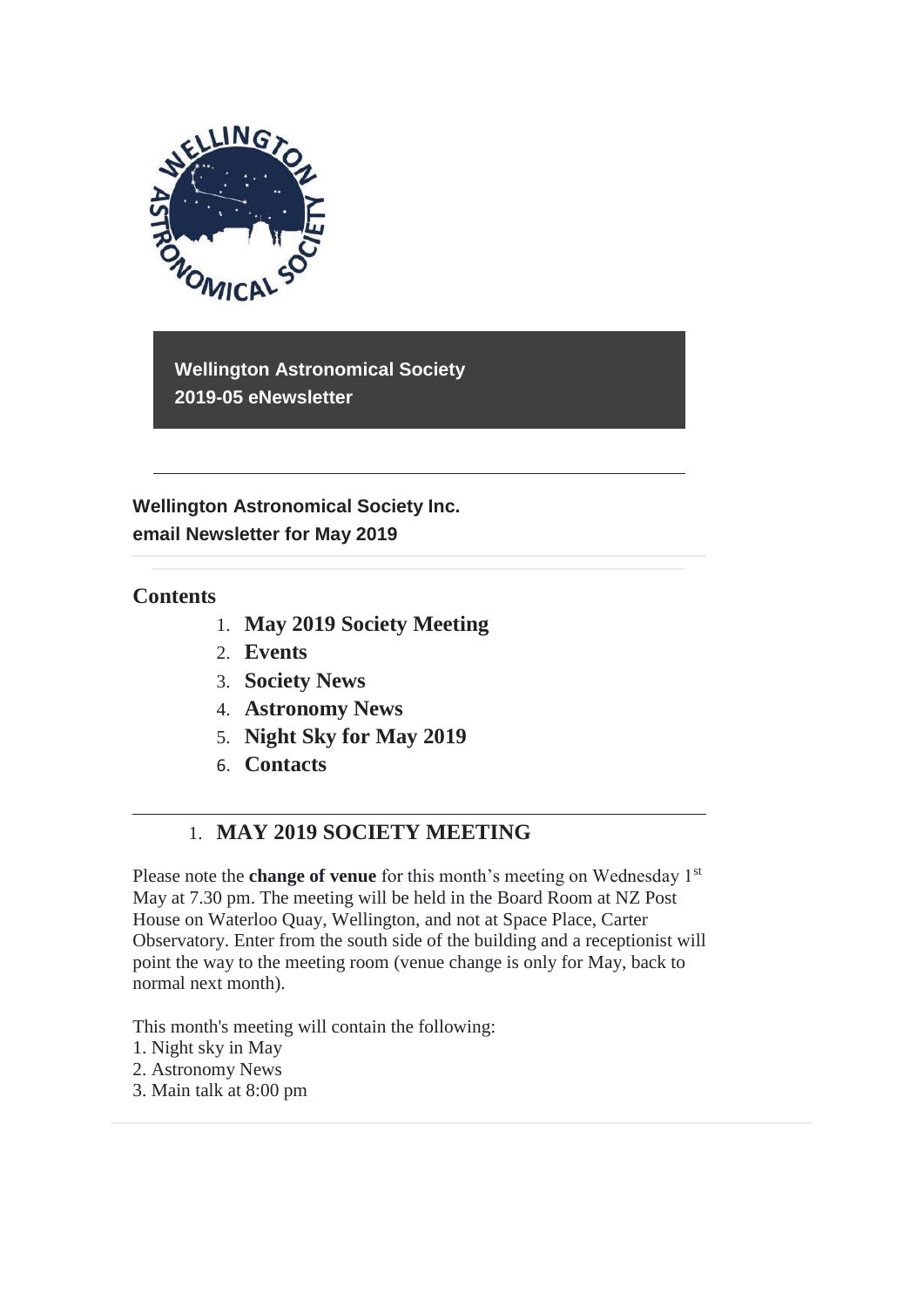

Isaac Newton's theory of gravity enjoyed a smashing success, explaining the tides, the oblate shape of the earth, and the orbits of celestial bodies. Indeed, when the French astronomer Urbain Le Verrier noticed small discrepancies between Newtonian predictions and the motions of the planets, he used those discrepancies to predict the location of Neptune. Le Verrier also noticed discrepancies in the orbit of Mercury, and his proposed explanation for Mercury's orbit launched an equivalent search for a planet that came to be known as Vulcan. In 1915, however, Albert Einstein proposed an even more radical explanation. This talk commemorates Arthur Eddington's observation of the 1919 solar eclipse and its dramatic consequences for the history of astrophysics.

Alexander Maxwell is a Senior Lecturer at the School of History, Philosophy, Political Science & International Relations at Victoria University of Wellington.

This presentation is part of the IAU Centenary of the Solar Eclipse of 1919 - Sobral, [https://www.iau-100.org/sobral-eclipse-centennary.](https://www.iau-100.org/sobral-eclipse-centennary?fbclid=IwAR0c17Qcg40YOvgsor2ckovHihoBmbo91SEvzm_ynYoHnq04kKAlCfMchjo)

# 2. **EVENTS**

WAS Astrophotography group / Dark Sky Observing - Saturday 4<sup>th</sup> May 7.00 pm, Star Field - John Whitby's dark sky site.

Come along to this Astrophotography / Deep Sky event at a dark sky site in the Wairarapa. With no Moon, you will see some amazing dark skies with the Milky Way standing out.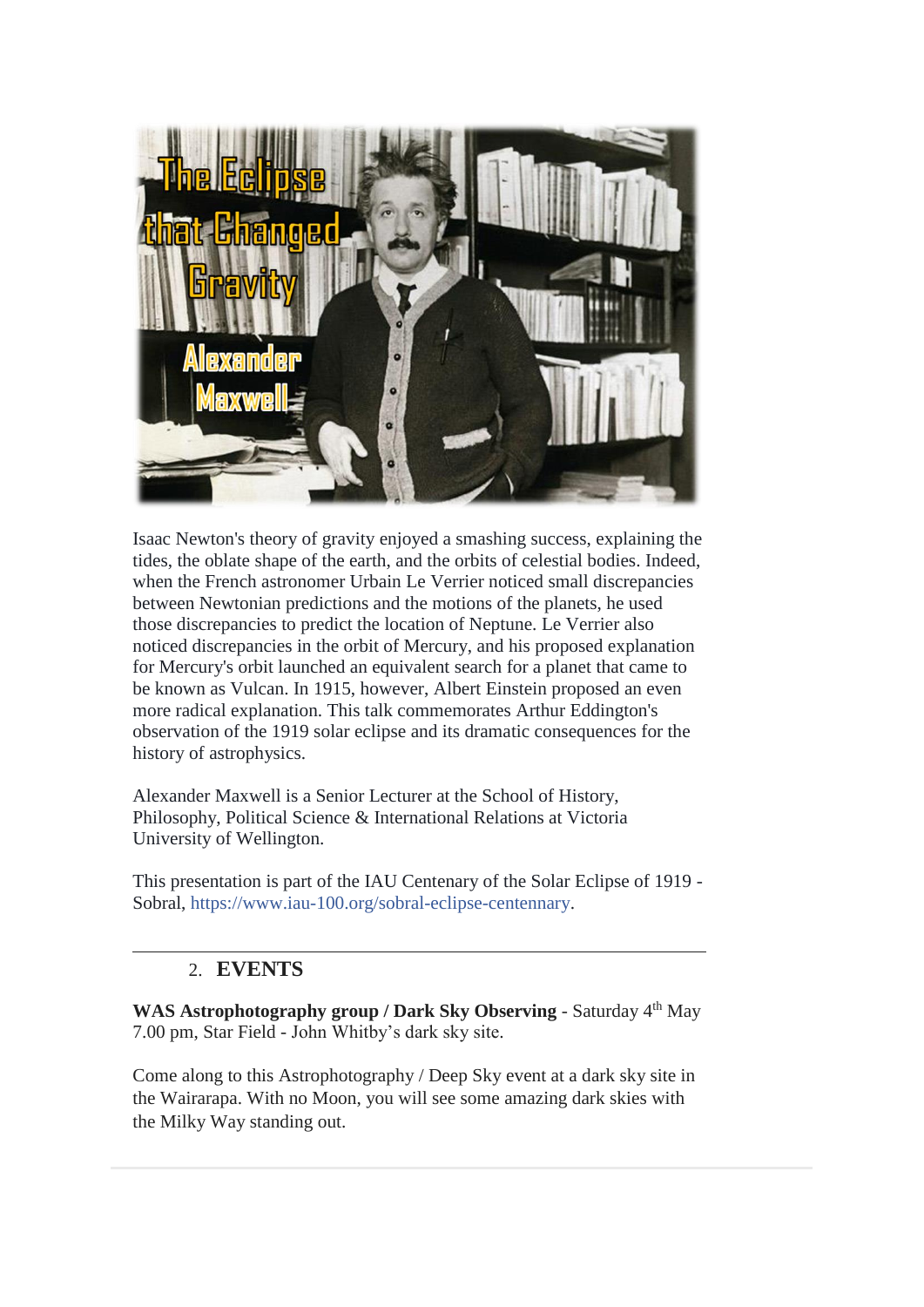As this is a private property, you will need to register if you want to come along by contacting us through Facebook Messenger or by emailing [president@was.org.nz.](mailto:president@was.org.nz) Include your email and mobile phone in the text if you are using Facebook Messenger. Directions to the site and any updates will be emailed out. Preference will be given to members of the Society first. (To join the Society see [https://www.was.org.nz/join-us/\)](https://www.was.org.nz/join-us/?fbclid=IwAR259HJp3obvJriRaZ9gU2RwrDIn5Atwjb_oel1AhmKxBhgeN4O_8oampZg)

What to bring for astrophotography:

- A DSLR or mirrorless camera
- A wide-angle lens (preferably)
- A tripod to fix the camera to
- Warm clothes as it gets pretty cold at night
- Snacks and warm drinks if you want

With people taking photos, keep lights to a minimum (red lights if you can) especially car headlights (use parking lights).

For those just interested in Deep Sky Observing, telescopes will be provided unless you want to bring your own.

For further details or cancellations contact Chris 021 890 222 or Antony 021 253 4979. This event will be updated by the afternoon on the day of the event if the weather forecast is not looking good.

#### **OUR GOD IS TOO SMALL**

#### **Free Public Lecture by visiting Vatican Astronomer Br Guy Consolmagno**

Sacred Heart College, 65 Laings Road, Lower Hutt, Tuesday 7 May,7.30pm. **[Registration](https://www.eventfinda.co.nz/2019/your-god-is-too-small-br-guy-consolmagno/wellington-region?fbclid=IwAR01eUt2gPPFSBtOjfM6PJGCS0o3O76JNB7Y40X6THxZkAhye_jDiJ6yLjU) is essential**.



Known as "The Pope's Astronomer," Br Guy Consolmagno SJ will be delivering a free public lecture on the 7th May at the Performing Arts Centre, Sacred Heart College, Lower Hutt. He was appointed by Pope Francis to be the Director of the Vatican Observatory in September 2015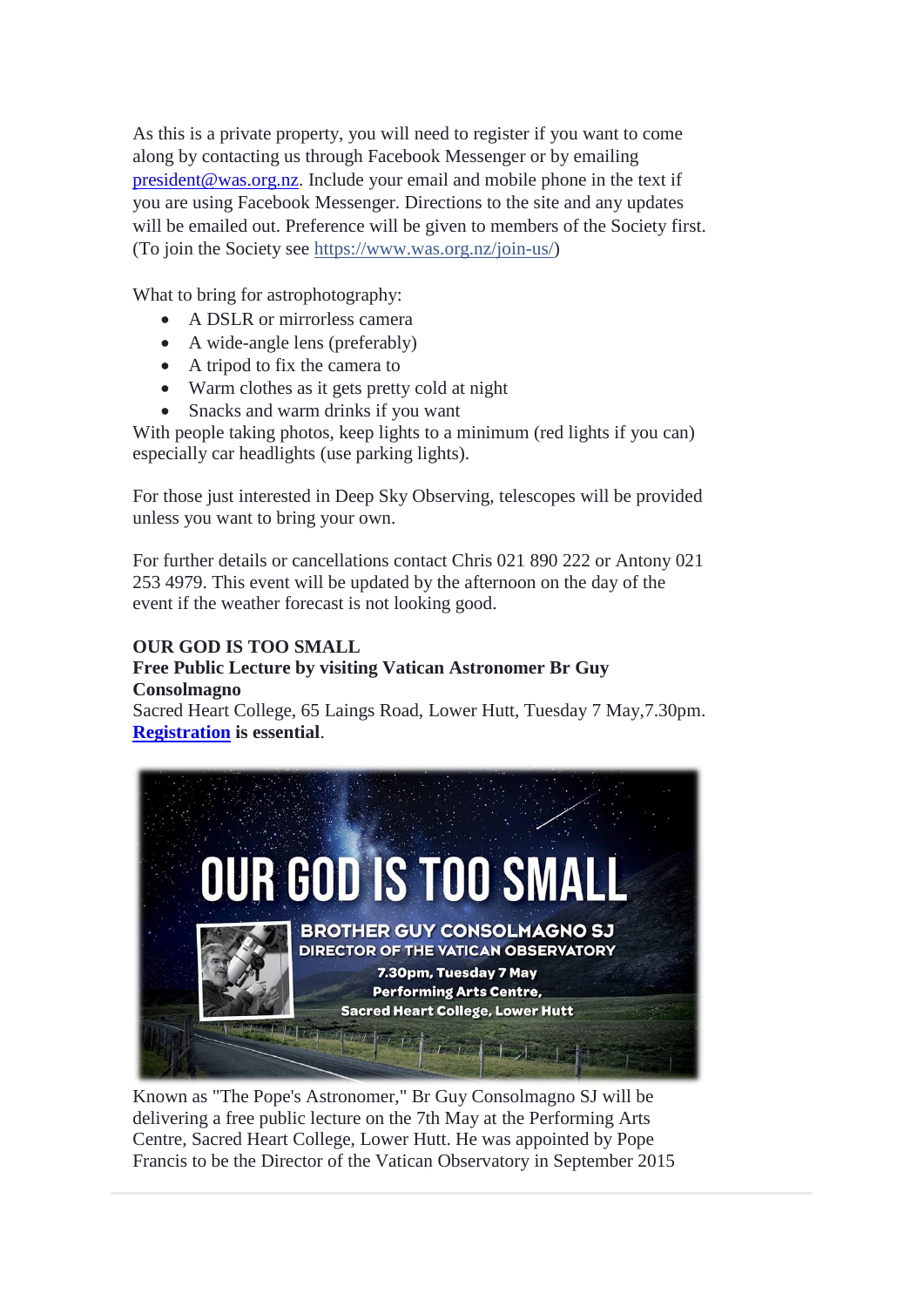and is the President of the Vatican Observatory Foundation. He is a Jesuit religious brother, world-leading astronomer, researcher, author, TED Talks and American University circuit speaker, who is visiting New Zealand to discuss his vision of God and our universe.

His research is centred on the connections between meteorites and asteroids, and the origin and evolution of small bodies in the solar system. In addition to over 40 refereed scientific papers, he has co-authored several books on astronomy for the popular market, which have been translated into multiple languages. During 1996, he took part in the Antarctic Search for Meteorites, ANSMET, where he discovered a number of meteorites on the ice fields of Antarctica. An asteroid was named in his honour by the International Astronomical Union, IAU in 2000: 4597 Consolmagno. In 2014, he was awarded the Carl Sagan Medal for outstanding communication by an active planetary scientist to the general public by the Division for Planetary Sciences of the American Astronomical Society.

Br Guy believes in the need for science and religion to work alongside one another rather than as competing ideologies. His talk will look at humanity's venture on to the other planets in the solar system, the unimaginable size of the cosmos and the need for us to understand the universe created by God.

This free public lecture has been made available through Catholic Discovery NZ @catholicdiscovery.nz and the Wellington Astronomical Society @WellingtonAstronomicalSociety.

Registration is essential. Tickets are available through [the link on](https://www.eventfinda.co.nz/2019/your-god-is-too-small-br-guy-consolmagno/wellington-region?fbclid=IwAR01eUt2gPPFSBtOjfM6PJGCS0o3O76JNB7Y40X6THxZkAhye_jDiJ6yLjU)  [Eventfinda.](https://www.eventfinda.co.nz/2019/your-god-is-too-small-br-guy-consolmagno/wellington-region?fbclid=IwAR01eUt2gPPFSBtOjfM6PJGCS0o3O76JNB7Y40X6THxZkAhye_jDiJ6yLjU)

#### **May Starparty – Wellington Water Front – Saturday 11 May, 6 pm – 10pm**

WAS is holding a couple of observing events (see day event also, below). Please come and join us at the Wellington Water Front (near Frank Kitts park by the bridge over the lagoon) for an evening of observing through the Society's 10" Dobsonian telescopes. As well as the moon, star clusters and nebulae, we will be able to view Jupiter, rising at around 8 pm.

#### **Martinborough Maths Craft Day – Martinborough Town Hall – 8 Texas Street, Sunday 26 May, 10 am – 5 pm.**

Who said Maths isn't cool?! It's fantastically fascinating, so do come to the Martinborough Maths Craft Day and enjoy a day-long celebration of Maths. An event for all ages, enjoy public talks and have a go at different crafts. Featuring guest speaker Eugenia Cheng, whose mission it is to rid the world of 'Math Phobia'! Members of WAS will also be there with solar scopes to do some solar observing. For more information see the [link here.](http://www.mathscraftnz.org/events/martinborough-mc-day)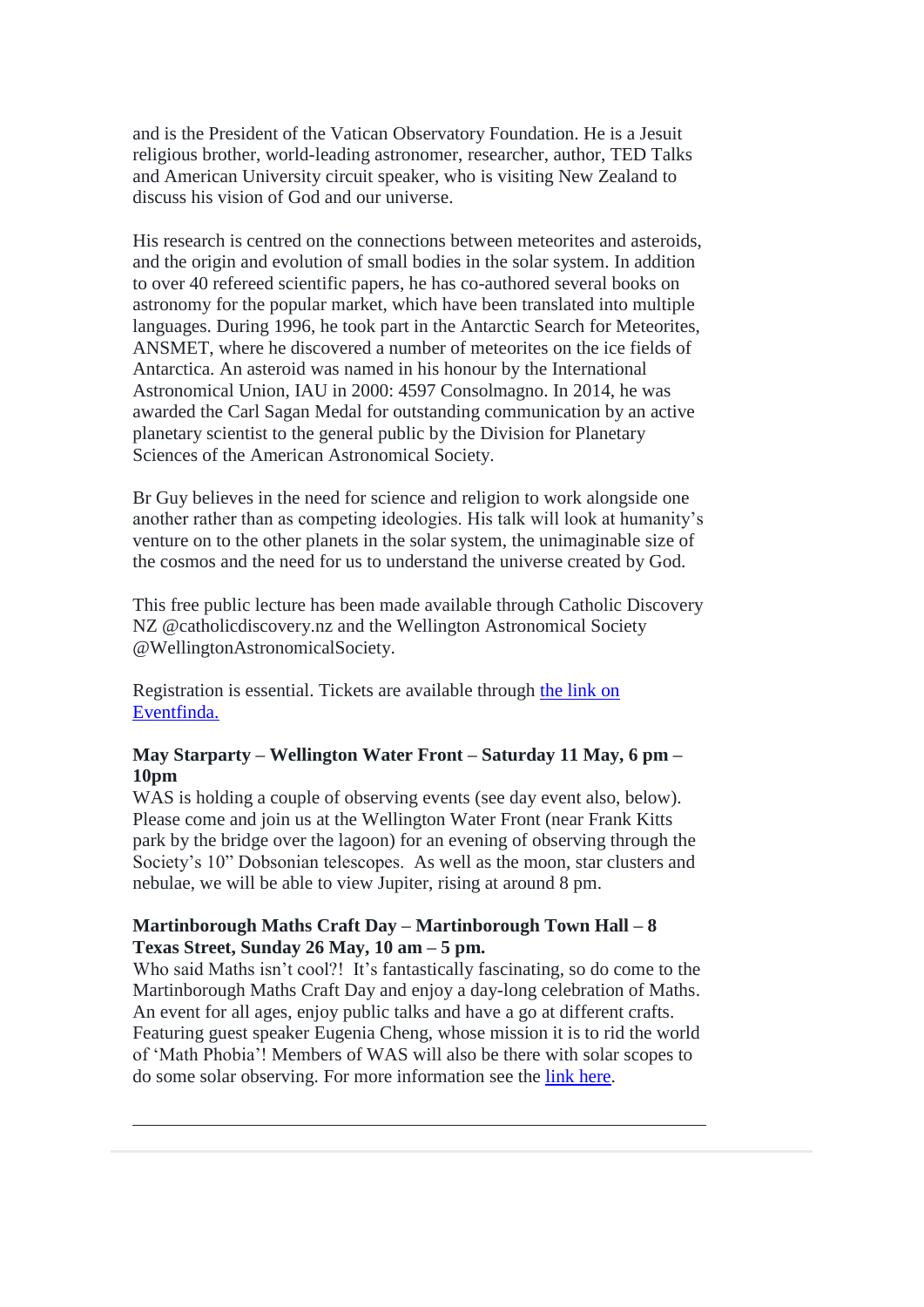### **3. SOCIETY NEWS**



**Saturn Lunar Occultation – Fri 26th April, 00:38 – 1:47.**

A group of us were down at Tawa College on the evening of the ANZAC Day in anticipation of observing Saturn being occulted by the Moon. The clouds came and went numerous times during the evening but closer to the time, it looked like we were in for a treat. Telescopes were ready, video camera set up through a telescope to capture the event. Unfortunately, the seeing wasn't great as the Moon and Saturn were only about 23° high in the sky and there was quite a bit shimmering through the telescopes. We could see the Saturn getting closer to the Moon (actually it was the Moon moving closer to Saturn) as the excitement built up. Slowly the rings touched the limb of the Moon and within a couple of minutes the whole planet was gone.

An hour later we gathered near the telescopes again, checking it all. It was harder to set up as we had to gauge where Saturn would pop out for the video to capture it. Then as predicted, almost suddenly, Saturn popped into view. It was a spectacular sight, two solar system objects in the same frame, one 395,000 km away and the other 1.459 billion km away. It was well worth the effort to see the event live. However, some of us didn't get home to 3am and at least one person had to be at work early in the morning. Looking to doing it again whenever the next planetary lunar occultation takes place.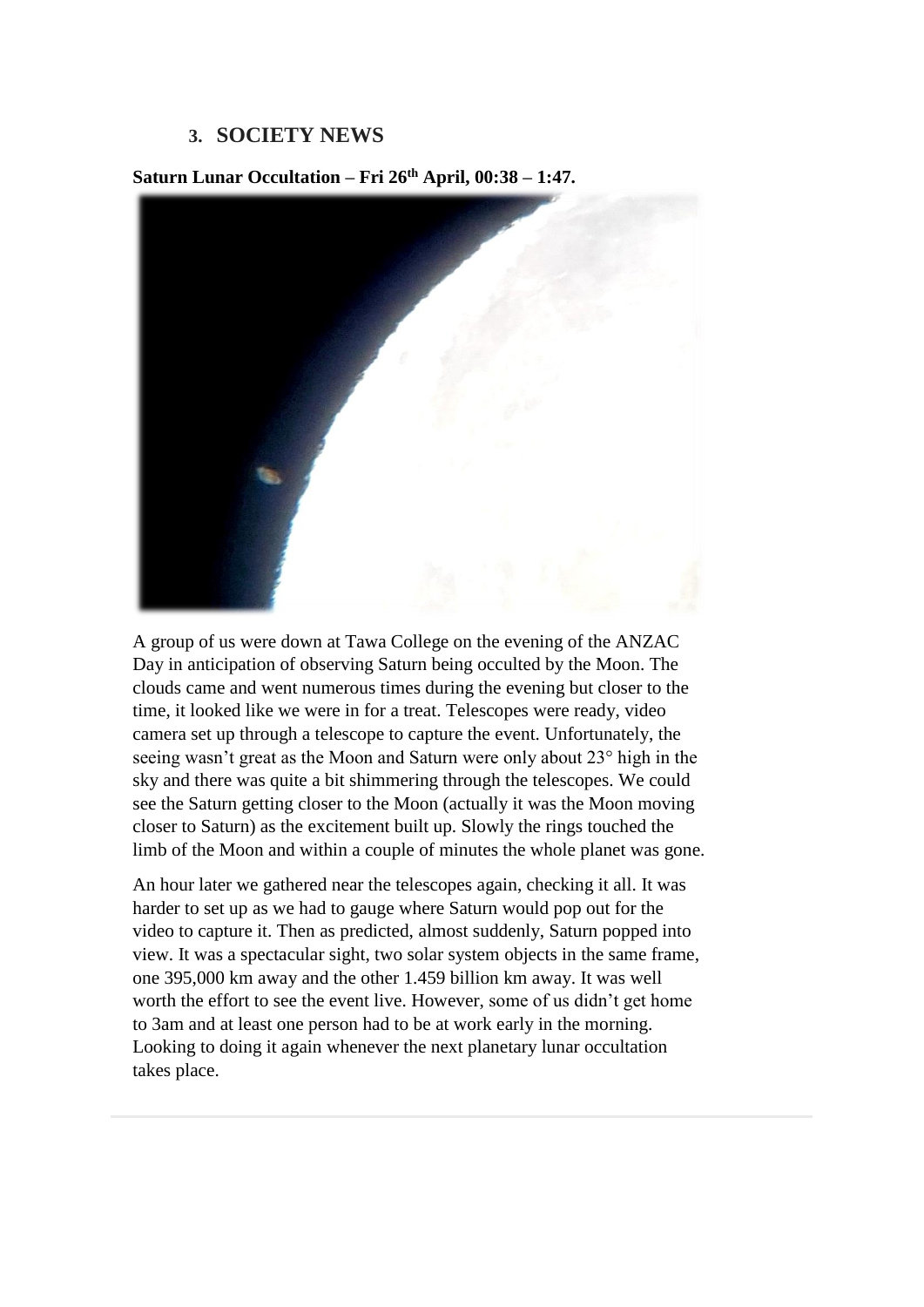

*These two above images of Saturn and the Moon were captured by putting a mobile phone to the eyepiece of the telescope.*

The ISS came directly over that same evening with a magnitude of -3.7, almost as bright as Venus. This image below was taken by Chris Monigatti, showing the ISS passing through the constellation of Orion.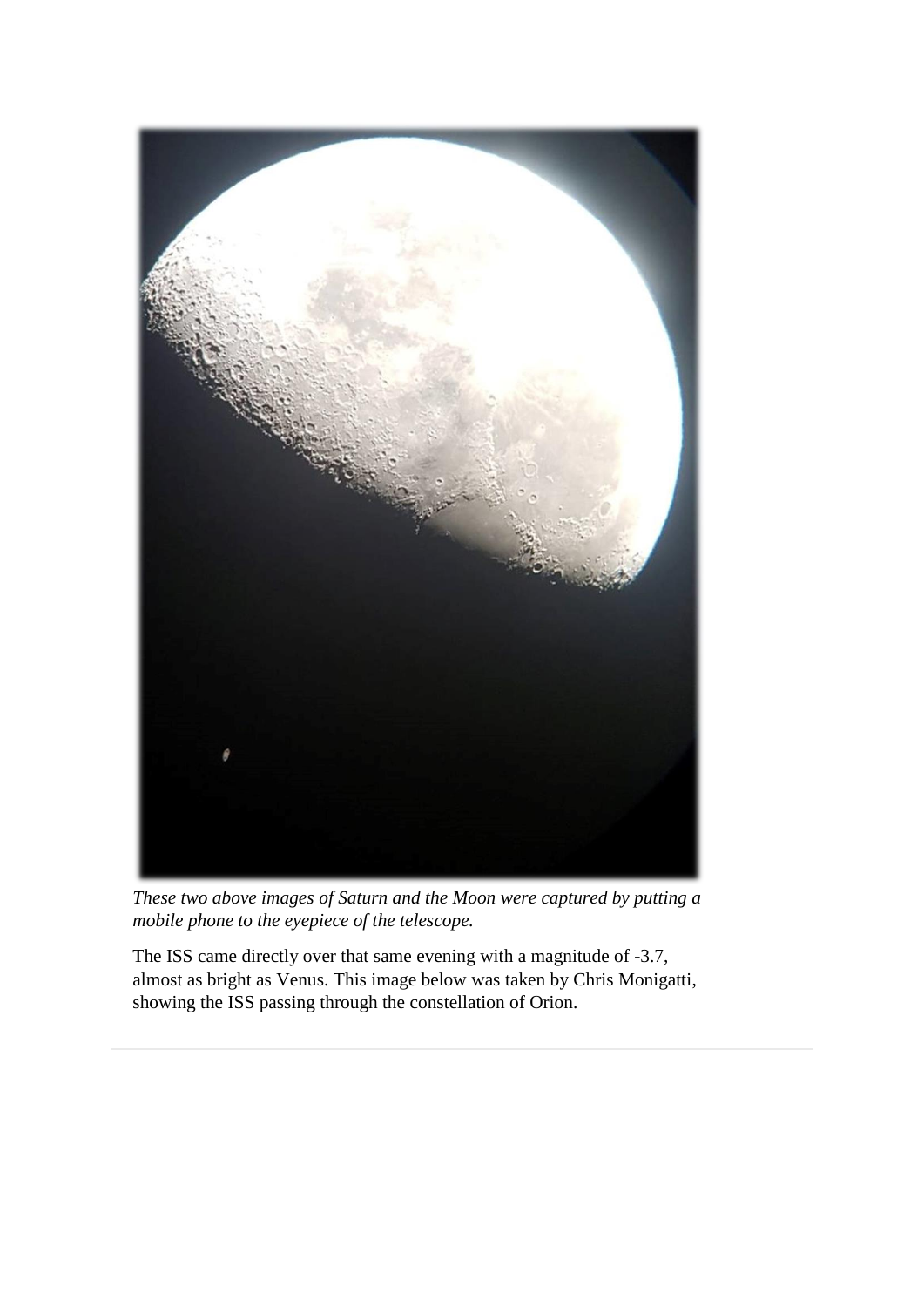

# **Wellington Astronomical Society Research Astronomy Group (WAS RAG)**

New members of WAS (or perhaps even not-so-new members) may not be aware that we also run another group meeting once per month for members interested in doing research observations and analysis. This group is called WAS RAG (Wellington Astronomical Society Research Astronomy Group). Our current interests include occultations and variable stars.

If you're interested in joining the group, please contact Roland Idaczyk  $(roland@cno.org.nz)$  to be added to our mailing list and come along to our next meeting. All our meetings are held the week after the Society's general meeting, i.e. on the second Wednesday of the month. This means the next meeting will be on Wednesday  $10<sup>th</sup>$  April.

The meeting runs from 5:30pm to 7:30pm and is held at my workplace. This is WSP-Opus Research, at 33 The Esplanade in Petone. The map shows how you can get to it travelling either from Wellington (come along the Esplanade) or from Lower Hutt (come along Hutt Road). There are five visitors' car parks (not surprisingly, labelled 'Opus visitors'), which will probably be free at that time of the day. Alternatively, you can park nearby on either the Esplanade or on Hutt Road.

The outside sliding doors are locked after 5pm so I'll be sitting in the entrance between 5:00pm to 5:30pm to let everyone in. If you arrive outside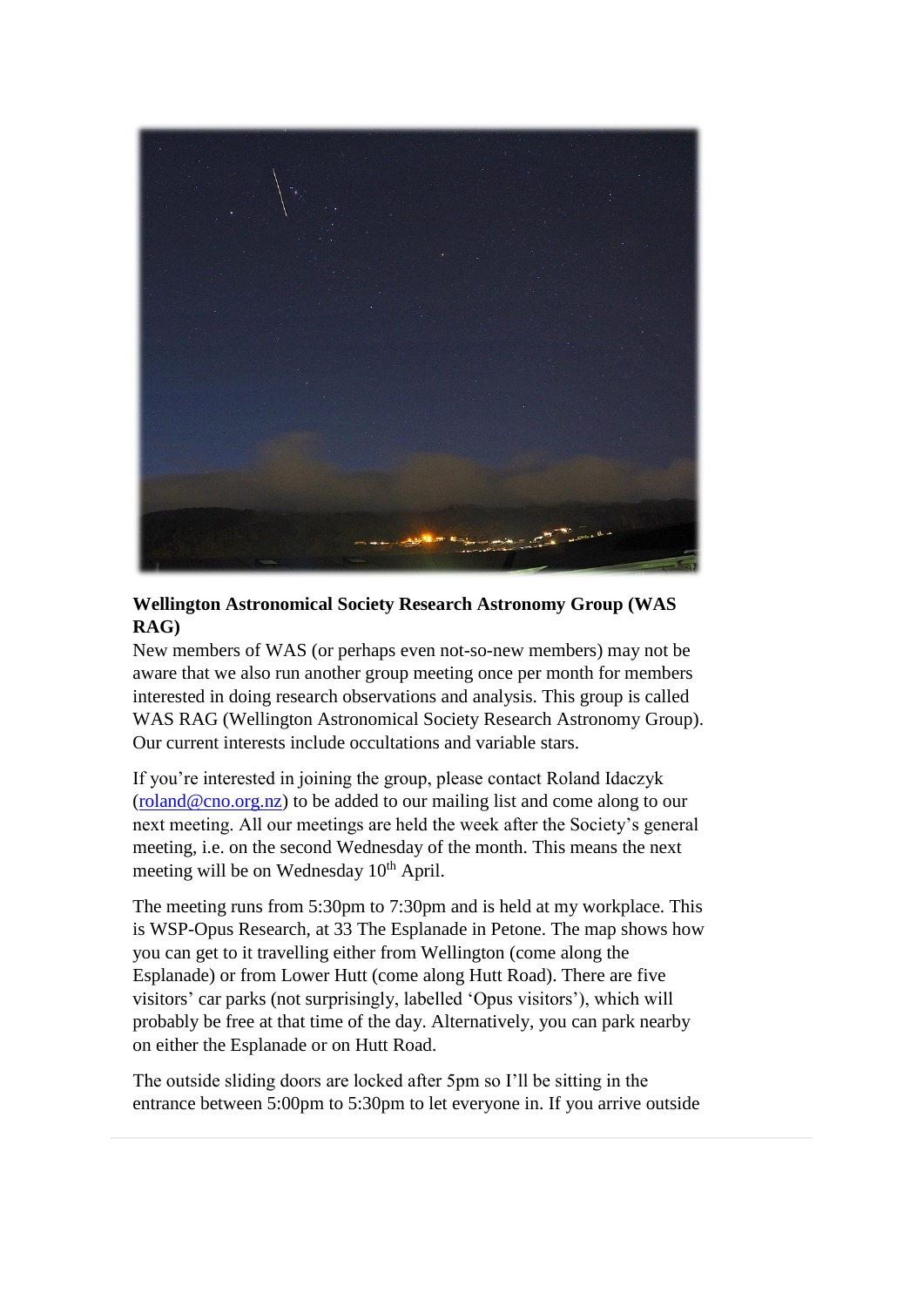these times, ring me on (4) 5870612 and I'll rush out (well, walk at a fastish pace) to let you in.

When you arrive, for health  $&$  safety reasons, you need to sign-in. This is done using the large touch-screen at reception. The sign-in process includes a safety induction. I'll also run through that again before we begin the meeting. See you then - Murray Forbes



(For a bigger version of the map please follow [this link\)](https://drive.google.com/file/d/0BxUmCMIrmiclNzBhdmFwV3RwekNRcmVCRHVkQ0ljOEp3YXFj/view?usp=sharing).

#### **ASTRONZ Binoculars for Sale & Discounts for WAS Members**

WAS, in conjunction with ASTRONZ, has more pairs of 10x50 binoculars available at a reduced price to members. Binoculars are available for \$80 each (usually sell for \$99 excluding freight). Please email Antony Gomez, [president@was.org.nz,](mailto:president@was.org.nz) if you would like to buy a pair.

Please also take advantage of the 10% discount available if ordering equipment from Astronz by mentioning you are a WAS member. Furthermore, orders over \$500 will earn you a FREE WAS membership!

#### **Royal Astronomical Society of New Zealand (RASNZ) 2019 Conference – New Plymouth 17th – 19th May**

It is getting late, but not too late if you still wish to attend this year's [RASNZ conference.](https://www.rasnz.org.nz/groups-news-events/conf-next) Details about the conference, including how to register, can be found [here](https://www.rasnz.org.nz/groups-news-events/conf-next) (a late registration fee does now apply).

#### **Live Streaming of Monthly Meetings**

At this month's meeting, I'm going to start live streaming the Wellington Astronomy Club's main presentation at 8 pm via MeetCheap - the idea being to make these available for our club members who can't physically get to our meetings (e.g. because they live over in the Wairarapa). The link for this is;

<http://login.myownmeeting.com/conference,60602806>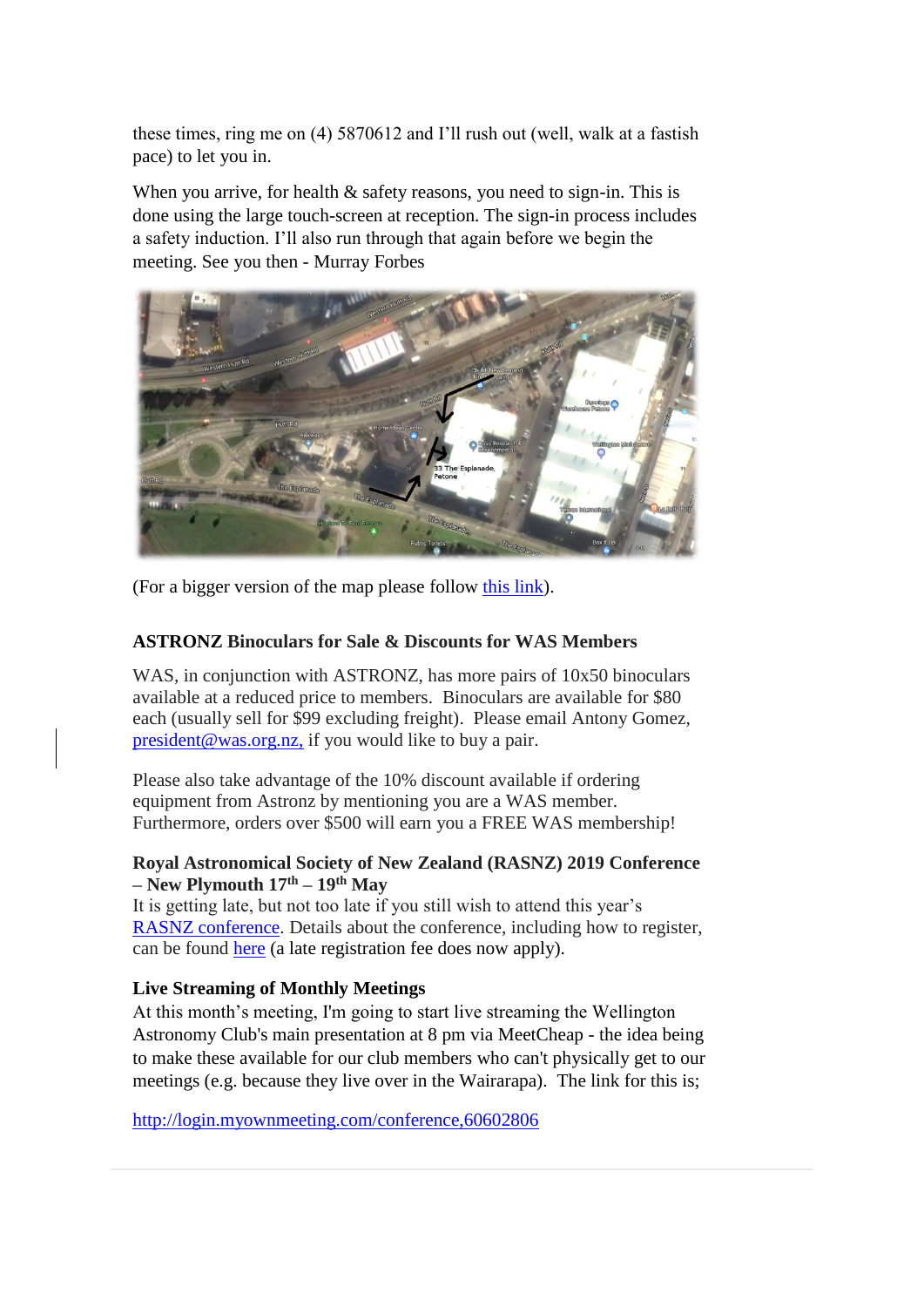Once the page opens, put your full name or initials in the dialogue box and login. This allows us to see who is actually there. No password is required and the site cookie remembers your login name so subsequent logins only require you clicking 'OK'. The moderator question on the login box must remain as 'NO' otherwise you cannot login. Do not modify that URL in any way as it will not work. It uses Java and Adobe Flash Player so you may have to configure your browser to allow these to run.

I will be running a MeetCheap copy of the presenter's power-point slides in parallel to the actual presentation at Space Place. Due to the limitations of MeetCheap, this copy will not include any power-point animations/special effects or video.

You can also hear the presenter live, via a lapel microphone. Note: during the trail runs of this I found that the sound volume varies widely as the presenter moves around, turns their head or simply speaks louder. Unfortunately there is nothing I can do about this.

If you have any questions for the presenter, please type them into the text chat area and I'll ask them on your behalf. - Murray Forbes.

### **For sale**

Very unique binocular telescope currently for sale. Please follow the links below for details and pictures.

[Unique NZ made 6" Binocular Telescope](https://drive.google.com/file/d/0BxUmCMIrmiclcldEemtwS2VJQUdZblhmSlhycG9oTWsxcWFV/view?usp=sharing) [More photos here](https://drive.google.com/file/d/0BxUmCMIrmiclY3FUc0RkRzhGOWVtc05ua3ZQaUhvT2NPN3lB/view?usp=sharing)

If you are interested, please contact: Peter Muller email: mail@augustin-muller.com To arrange a viewing in Waikanae, Kapiti Coast, please email first.

# 4. **ASTRONOMY NEWS**

**100th Anniversary of the 29th May 1919 Solar Eclipse**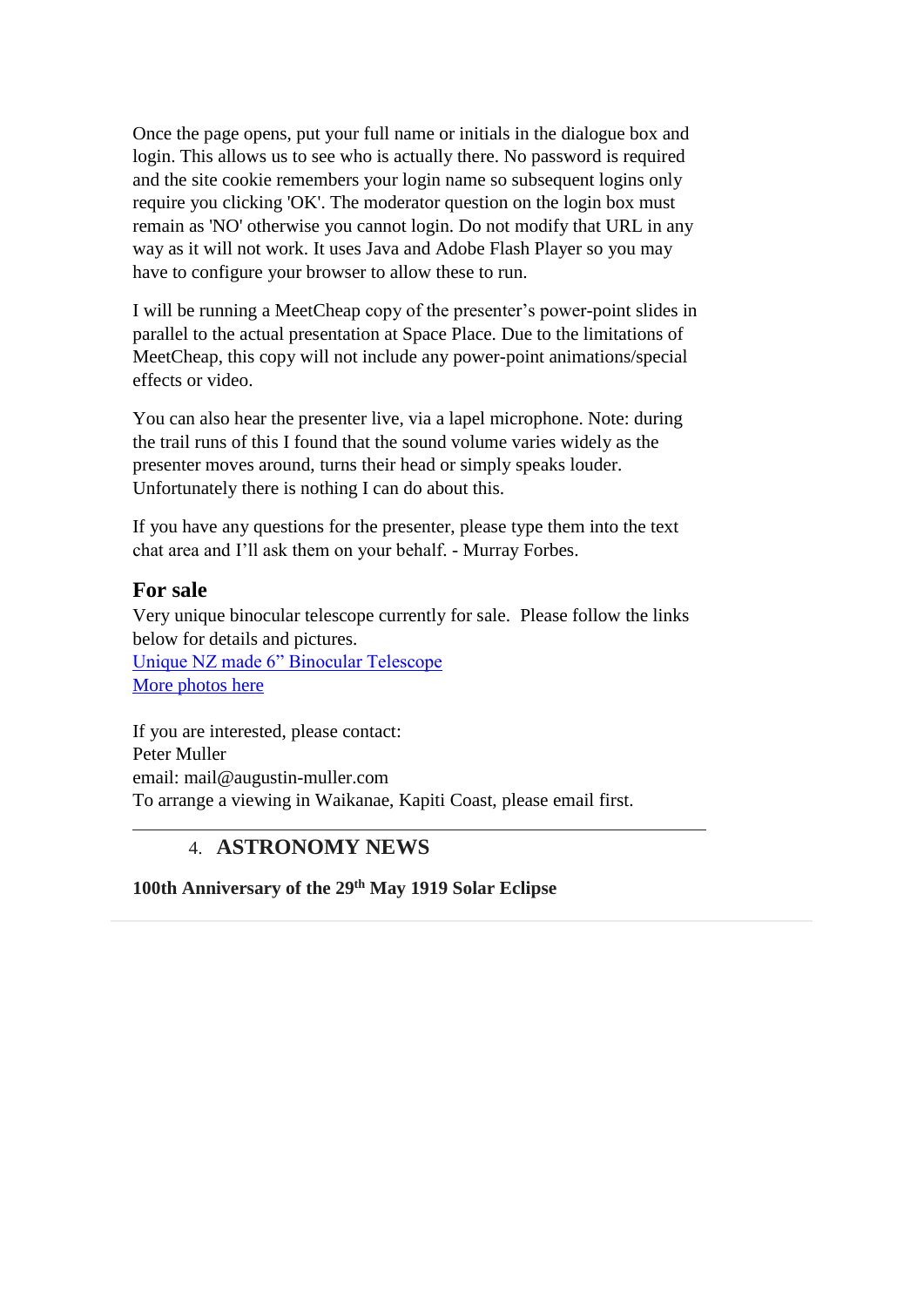

In 1915, Einstein published the first paper on his general theory of relativity, which is nowadays used to describe gravitation. Many scientists were critical about this theory at the time, largely because it used very complex mathematics. To test the theory, Einstein proposed three experiments, the so-called classical tests of general relativity: the perihelion precession of Mercury's orbit, the deflection of light by the Sun and the gravitational redshift of light.

Scientists then executed the second experiment in 1919. To view stars that are close to the Sun, the experiment could only be done during a total solar eclipse. Measurements were therefore done on 29 May 1919, during a solar eclipse, in the north of Brazil and on the Principe Island, off the coast of Equatorial Guinea in West Africa. British astronomer Sir Arthur Stanley Eddington was in charge of this second expedition. He was fascinated by Einstein's theory and was eager to discover the applicability of the theory, which he also promoted among the scientists of the Royal Astronomical Society. The results of the expeditions followed in November and were very promising. They seemed greatly compatible with Einstein's theory and extensively different from the Newtonian one.

Today, many more experiments have been executed to test Einstein's theory, which is widely used in modern physics and astrophysics. The theory is praised for its beauty, simplicity and symmetry. A phenomenon predicted by Einstein in 1916 using this theory, has only recently (in February 2016) been detected: gravitational waves. While observing two merging black holes, the Advanced LIGO team managed to directly detect the gravitational waves. – [IAU100 1919 Eclipse](https://www.iau-100.org/1919eclipse-anniversary-milestone)

Other up to date Astronomy News and Society events is available on the Society's Facebook page: [Wellington Astronomical Society.](http://www.facebook.com/WellingtonAstronomicalSociety/)

# 5. **NIGHT SKY FOR MAY 2019**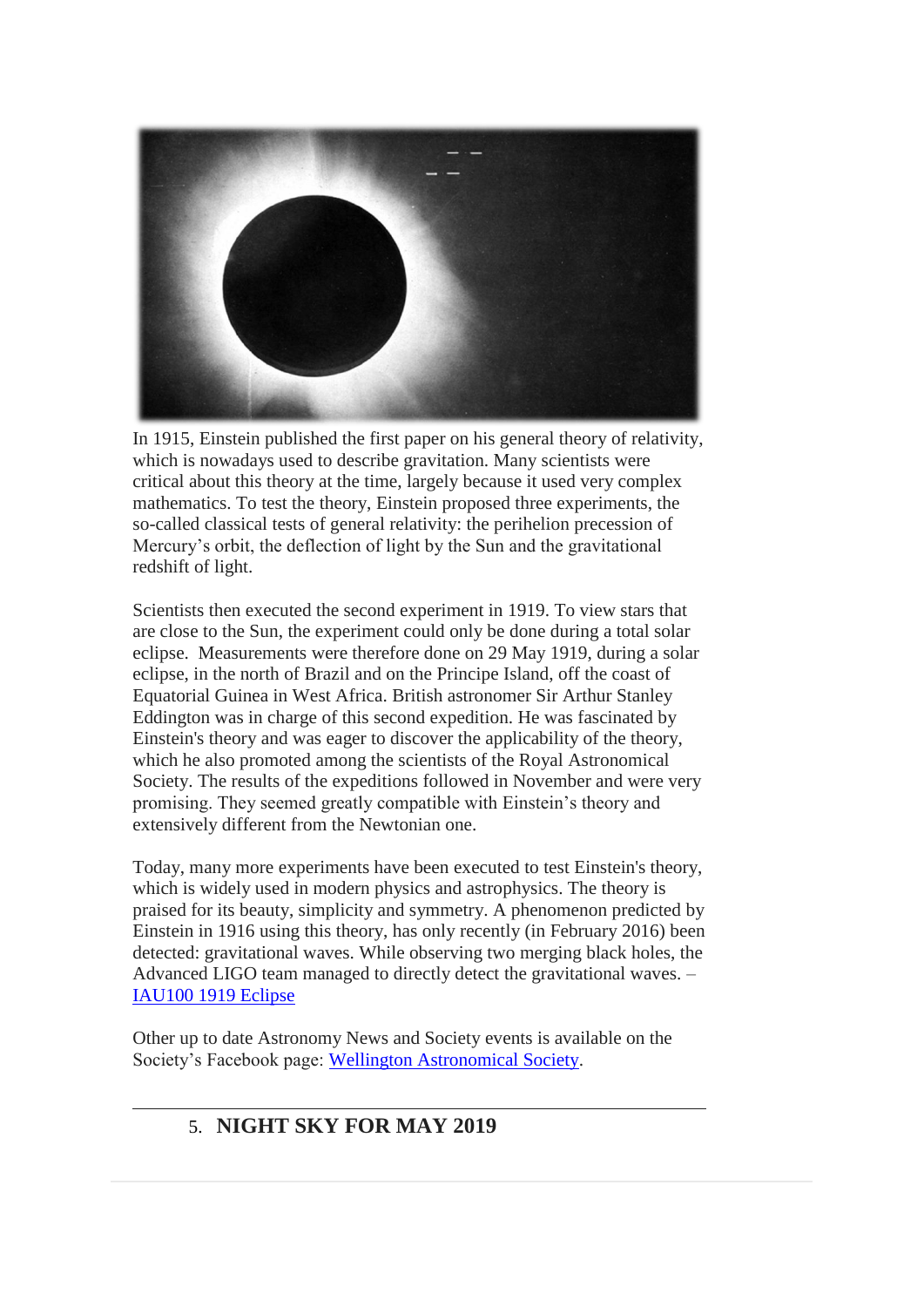The [Night Sky for May 2019](https://drive.google.com/open?id=1ZI04Z0xd1M_ScsECKvNqH8vja60_zlzu) courtesy of the University of Canterbury.



### **This article is distributed by NASA Night Sky Network**

The Night Sky Network program supports astronomy clubs across the USA dedicated to astronomy outreach. Visit [nightsky.jpl.nasa.org](https://nightsky.jpl.nasa.org/) to find local clubs, events, and more!

#### **Watching the Late Spring Skies -** David Prosper

The **Eta Aquarids** meteor shower should make a good showing this year, peaking the morning of May 6. This meteor shower has an unusual "soft peak," meaning that many meteors can be spotted several days before and after the 6th; many may find it convenient to schedule meteor watching for the weekend, a night or two before the peak. You may be able to spot a couple dozen meteors an hour from areas with clear dark skies. Meteors can appear in any part of the sky and you don't need any special equipment to view them; just find an area away from lights, lie down on a comfy lawn chair or blanket, relax, and patiently look up. These brief bright streaks are caused by Earth moving through the stream of fine dust particles left by the passage of Comet Halley. While we have to wait another 43 years for the famous comet grace our skies once more, we are treated to this beautiful cosmic postcard every year.

May marks the 50<sup>th</sup> anniversary of the Lunar Module's test run by the A**pollo 10** mission! On May 22, 1969, NASA astronauts Thomas Safford and Eugene Cernan piloted the Lunar Module - nicknamed "Snoopy" - on a test descent towards the lunar surface. Undocking from "Charlie Brown" the Command Module, piloted by John Young – they descended to 47,400 feet above the surface of the Moon before returning safely to the orbiting Command Module. Their success paved the way for the first humans to land on the Moon later that year with Apollo 11. Look for the Moon on the morning of May 22, before or after dawn, and contemplate what it must have felt like to hover mere miles above the lunar surface. You'll also see the bright giant planets Saturn and Jupiter on either side of the Moon before sunrise. When will humans travel to those distant worlds?

You can catch up on all of NASA's current and future missions at [nasa.gov](http://www.nasa.gov/)

# 6. **CONTACTS**

The following members were elected to Council at the Nov 2018 AGM